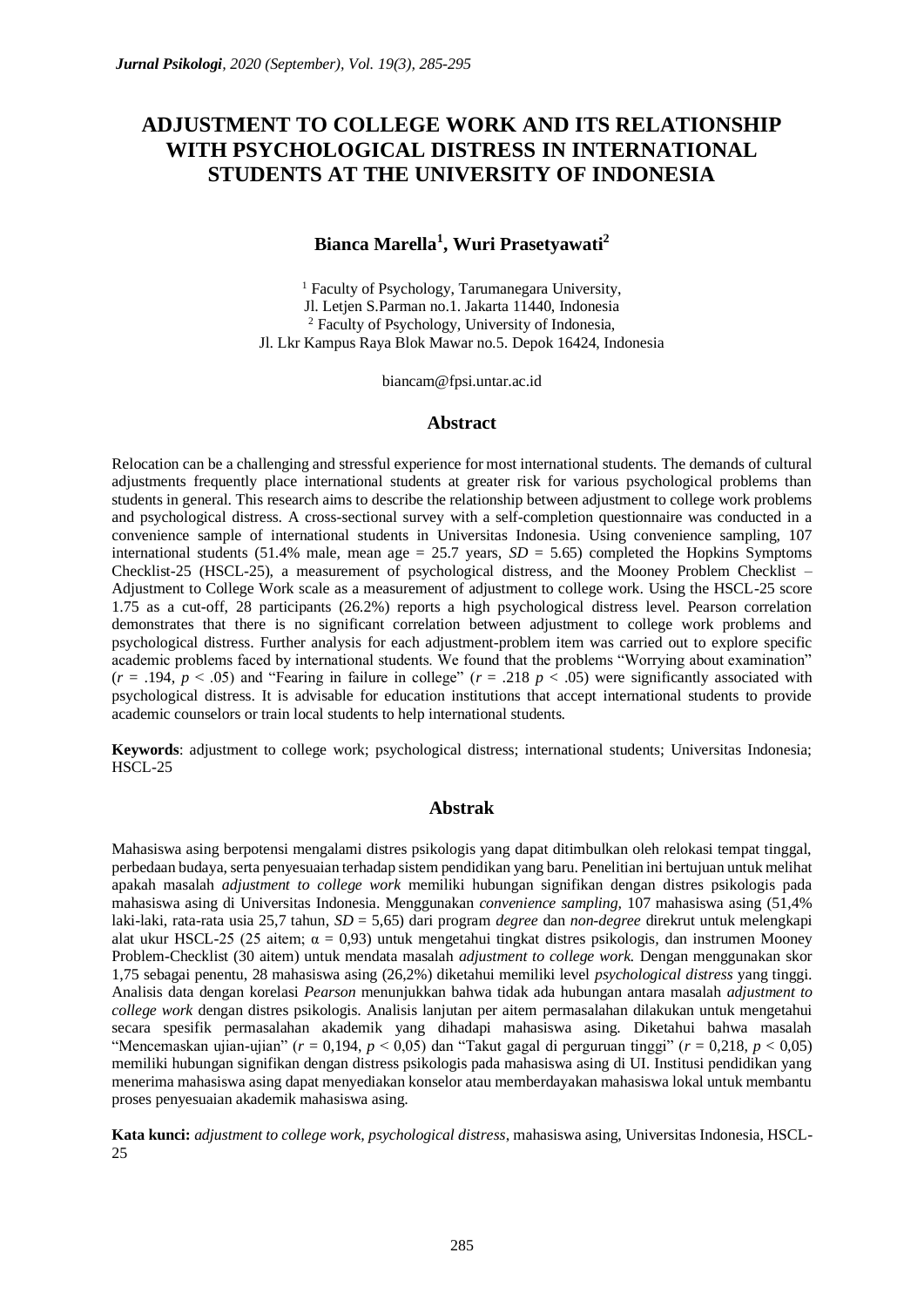#### **INTRODUCTION**

On a national scale, the University of Indonesia (UI) has been recognized as one of Indonesia's best universities and awarded the first-class accreditation by BAN-PT following 5239 / SK / BAN-PT / Akred / PT / XII / 2017. On an international scale, UI's rank is the highest among other leading Indonesian universities in the 2018 QS Asian University Rankings (QS Asian University Rankings, 2018). UI becomes a World Class University by improving the quality of higher education institutions with international standards as a contribution to the country. One of the efforts to increase international capacity is by providing international study programs. Since 2015, there have been 7.892 international students taking various academic programs at UI (Ayu, 2019). This number is relatively small compared to one of the public universities in Malaysia with 21.055 international students from 80 different countries recorded in 2019. UI always tries to attract international students to study at UI (Ayu, 2019). Study programs for international students are divided into two, degree and nondegree programs. Degree programs are the International Special Class program (KKI) and student exchange programs, while nondegree program is the Indonesian Language for Foreign Speakers (BIPA) program. At the end of the study, international students from each program must write scientific papers as final credit of their learning outcomes. These two international student programs are also in collaboration with other universities. For example, in the BIPA program, based on an interview with the BIPA program manager, Puspitorini (2013), most students who attend BIPA are international students from abroad, who want to improve Indonesian language proficiency. The BIPA program itself was created to prepare international students who want to continue their studies at UI or, in a broader scope, at other universities in Indonesia. International students who intend to continue their studies at the University of Indonesia are required to undertake an education program at BIPA (UI, 2020). Some international students continue to a degree program at UI after completing their studies at the BIPA program (Puspitorini, 2013). BIPA also provides a credit transfer system for international students who want to return to their universities at origin country after completing their studies at BIPA.

Education is no longer confined to the national domain. The increasing international students' mobility promotes policy formulation for the national higher education framework. The adjustment process in international students has thus received a lot of attention from researchers in various countries (Smith & Khawaja, 2011; Zhang & Goodson, 2011; Wang et. al, 2012; Mesidor & Sly, 2016). With the increasing number of international students, an understanding of the psychological factors that facilitate adaptation is becoming ever more important. The obstacles and challenges faced by international students are more massive than those faced by local students (Mori, 2000; Sherry, Thomas, & Chui, 2010). The challenges experienced by international students include difficulties in adapting to the new academic system (Sherry, Thomas, & Chui, 2010; Shu, Ahmed, Pickett, Ayman, & McAbee, 2020), local culture (Sherry, Thomas, & Chui, 2010), the new living environment (Smith & Khawaja, 2011), and the reducing social support (Sherry, Thomas, & Chui, 2010).

Stress occurs when an individual is confronting by urgent and unexpected situations or circumstances that come from outside the individual. Negative feelings, such as loneliness, homesickness, culture shock, and isolation, can cause a great sense of helplessness in international students that manifested in the form of depression and anxiety (Mori, 2000). Previous research noted psychological distress as one of the manifestations of stress symptoms, are often encountered in international students (Zhang & Goodson, 2011; Hwang, Bennett & Beauchemin, 2014). Adjustment, a psychological process in which individuals can regulate or overcome various pressures or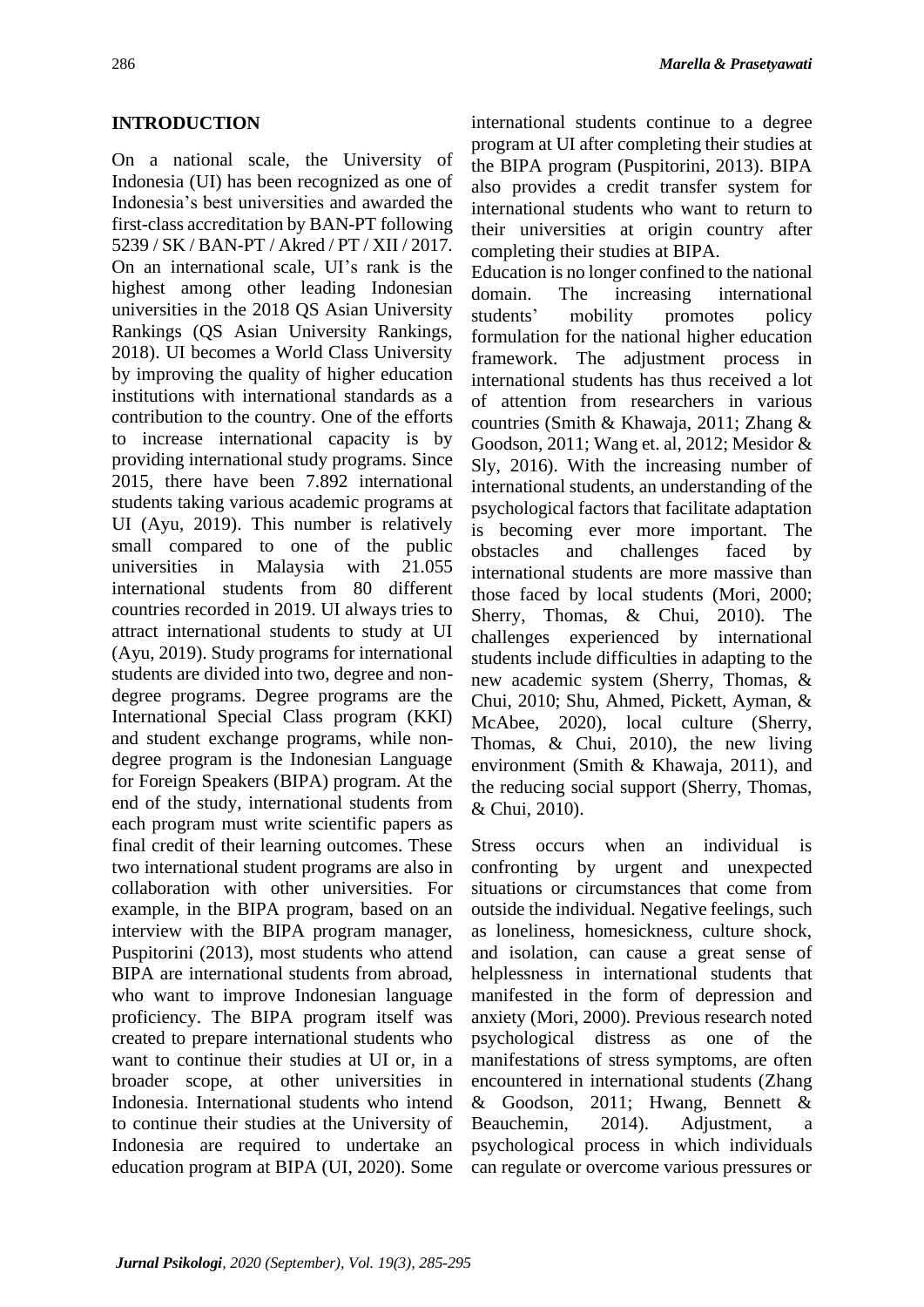demands, is needed to meet environmental and social demands as a form of problemsolving (Israelashvili, M., 2012; Anderson, Guan & Koc, 2016). Stress experienced during the adjustment process interferes with the problem-solving process by inhibiting cognition and causing defensive mechanisms (Israelashvili, M., 2012), so that individuals with stress will find it difficult to solve the problems in the adjustment process. Based on the explanation above, adjustment and stress can influence each other. The adjustment process can cause distress, and vice versa.Academic problems can cause stress for students (Yusoff, Rahim, & Yaacob, 2010; Waghachavare, Dhumale, Kadam, & Gore, 2013). In general, international students studying in other countries have gone through various selections that predict their education success (Bastien, 2011). Expectations and hopes for success often encourage international students to focus on academic achievement and adjust self to the academic system (Mori, 2000; Bastien, G. et al. 2018). Mooney & Gordon (Heppner, P. P., Kivlighan, D. M., Good, G. E., Roehlke, H. J., & et al., 1994) listed problems commonly encountered during the adjustment process in the college world, for example, individuals' problems in facing the demands of assignments in a curriculum, individual learning abilities. These are the concept of an adjustment problem to college work.

Previous studies examined the various context of international students. The results of Shaifa & Supriyadi's (2013) study of international students in Bali reported that as many as 40% of the total participants had low and deficient levels of adjustment. Meanwhile, other research focusing on cultural adjustment and coping strategies in international students in Samarinda City found that international students experience stressors from the environment such as cultural differences, climate, cleanliness and community habits. These stressor cause discomfort in international students (Salmah, 2016). So far, there is still limited research about international students in Indonesia that focuses on adjustments in the academic field, despite the ever-growing concern on the mental health of international students. Based on the description above, this study aims to examine the relationship between adjustment to college work and psychological distress in international students and to obtain a description of psychological distress and academic adjustment problems experienced by international students at the University of Indonesia. The hypothesis proposed in this study is: there is a relationship between adjustment to college work and psychological distress in international students at the University of Indonesia.

# **METHODS**

### **Research Participants**

Participants in this study were 107 international students from non-degree programs (BIPA) and degree programs (KKI) in 2013, with the following criteria: (1) students with nationalities other than Indonesia, (2) participating in academic activities at the University of Indonesia, (3) having the status legal student visa, (4) has lived in Indonesia for at least two months, and (5) currently registered as an active student. International students in degree programs can be undergraduate or postgraduate students. The sample was obtained through a convenience sampling technique.

#### **Adaptation of Research Instruments**

The participants filled out the questionnaire, and the data were collected. The process of adapting the questionnaire from English to Indonesian, Korean and Japanese refers to the translation stages of Brislin (1970), which consists of direct translation, back translation, and decentering stages. The first stage, the English questionnaire was translated into the other three languages by the first linguist. The second stage, the translated questionnaire was matched with meaning and was translated back into English by a second language expert. The third stage, the translated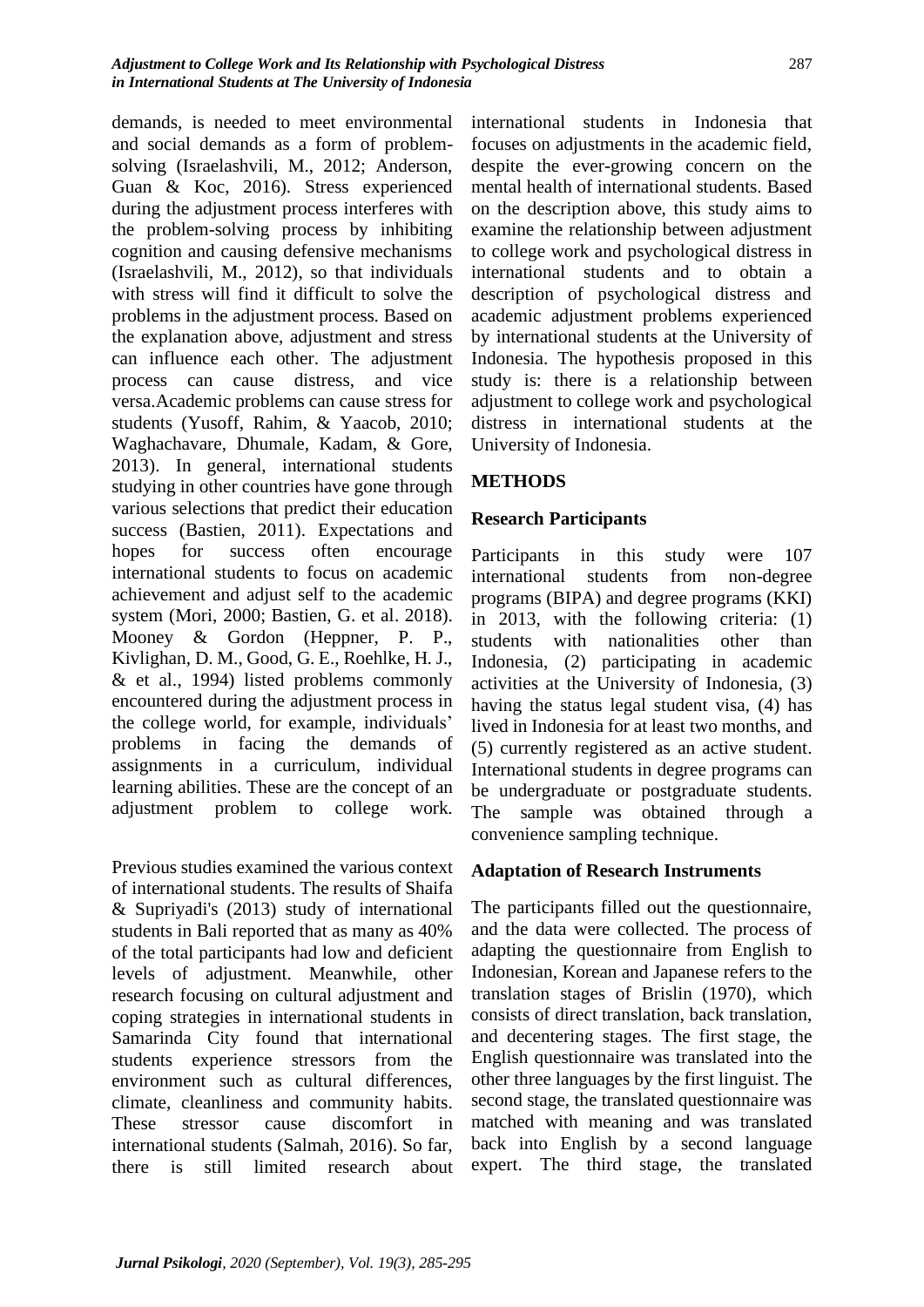questionnaire was distributed to five international students for legibility checking. Each linguist is a bilingual, fluent in Indonesian and other foreign languages, as required in this study. The international students who checked the legibility were not included as research participants.

#### **Research Instruments**

#### **a. Psychological distress.**

The HSCL-25 is a self-report instrument consisting of 25 items to measure the appearance and intensity of depression and anxiety symptoms. Items that measure symptoms of anxiety include items about sudden unexplained fear, feelings of easy fear, fainting, dizziness or weakness, nervousness and palpitations, and feelings of tension or stiffness. Meanwhile, items that measure depressive symptoms include items about feeling less energy or slow in acting, blaming yourself for something, easy crying, no sexual interest or pleasure, and decreased appetite. Hopkins Symptoms Check List-25 (HSCL-25) is an instrument that is widely used to identify symptoms of anxiety and depression (Kaaya, Fawzi, Mbwambo, Lee, Msamanga, Fawzi, 2002; Turnip, Klungsøyr, O. & Hauff, 2010; Tirto & Turnip, 2019). Kaaya et al. (2002) also explained that HSCL-25 is an instrument that can be used across cultures. The process of adapting HSCL-25 can be found in other studies (Turnip & Hauff, 2007).

The internal consistency of the Cronbach's HSCL-25 alpha was 0.93, for the depression and anxiety subscale. Based on these results, HSCL-25 is consistent in measuring the level of distress. Each HSCL-25 item is measured using a Likert scale, with a scale ranging from 1 to 4, from 'not at all disturbing' to 'very disturbing'. The HSCL-25 score obtains by dividing the sum of an individual score by the answered questions. The resulting score ranges from 1.00 - 4.00. HSCL has a cut-off score of 1.75. If a participant gets a score more than who or equal to 1.75, it means she or he has a disorder (Kaaya et al., 2002).

#### **b. Adjustments to college work.**

The instrument used to view problems related to college life is the Mooney Problem Checklist 1950 Revisions. Mooney Problem Checklist 1950 Revisions were constructed by Ross L. Mooney and Leonard V. Gordon. This instrument is for students and aims to help students to express their personal problems. Students were asked to read each item, underline the item that represents their problems, and circle the issues they focused on. This instrument has been adapted and used in many researches on problems encountered by international students at other universities (Alavi & Mansor, 2011).

Mooney Problem Checklist 1950 Revisions has 363 items describing student problems, which are divided into 12 domains, namely: Health & Physical Development (HPD), Finance Living Condition Employment (FLE), Social & Recreational Activities (SRA), Social-Psychological Relations (SPR), Personal Psychological Relations (PPR), Courtship, Sex & Marriage (CSM), Home & Family (HF), Moral & Religion (MR), Adjustment to college work (ACW), The Future Vocational & Educational (FVE), Curriculum & Teaching Procedure (CTP) and Current Issues (CI). In this study, the researcher took several Mooney items in the realm of adjustment to college work to see their relationship with psychological distress. The examples of these items include (1) not knowing how to study effectively, (2) it is easy to lose concentration while studying, (3) not having a learning plan.

#### **Data analysis**

This study used several methods to analyze the data. Descriptive analysis was used to describe the demographic distribution of the study participants, while Pearson correlation was used to empirically test the relationship between adjustment to college work and psychological distress in international students. The data were processed with the SPSS 18.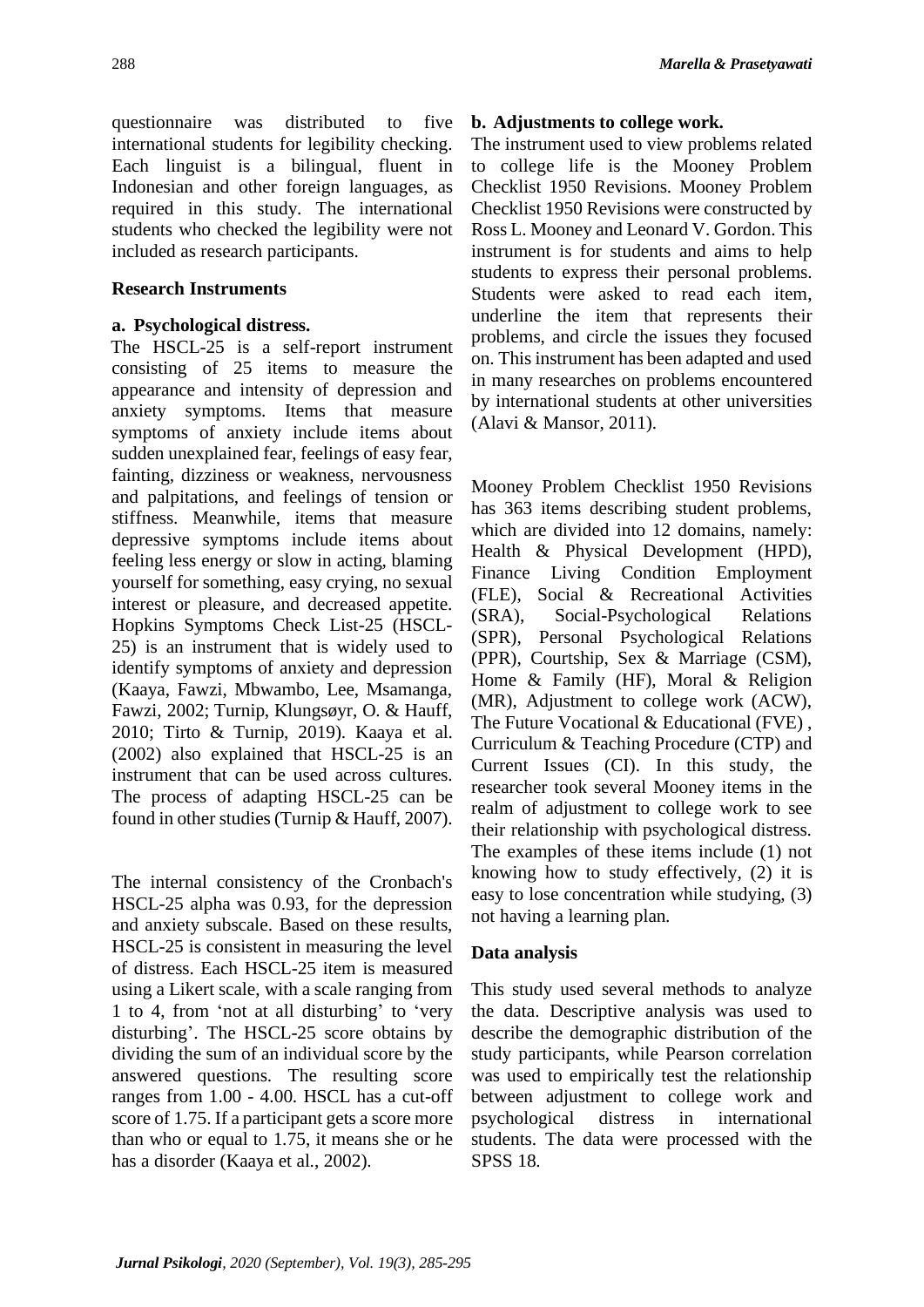#### **RESULTS AND DISCUSSION**

A total of 121 participants returned the questionnaire, fourteen of them could not be

included in the analysis due to incomplete data. Table 1 shows the overview of research participants.

| Characteristics of international students at UI |                     |           |            |  |
|-------------------------------------------------|---------------------|-----------|------------|--|
| Characteristics                                 | Description         | Frequency | Percentage |  |
|                                                 | Male                | 55        | 51.4 %     |  |
| <b>Sex</b>                                      | Female              | 35        | 32.7 %     |  |
|                                                 | Unknown             | 17        | 15.9 %     |  |
| <b>Nationality</b>                              | South Korea         | 56        | 52.3 %     |  |
|                                                 | Japan               | 18        | 16.8%      |  |
|                                                 | Others              | 33        | 30.8 %     |  |
| Age                                             | 18 - 30 years old   | 81        | 75.7 %     |  |
|                                                 | $\geq$ 31 years old | 15        | 14 %       |  |
|                                                 | Unknown             | 11        | 10.3 %     |  |
| Academic Program                                | Non-degree          | 51        | 47.7%      |  |
|                                                 | Degree              | 41        | 38.3%      |  |
|                                                 | Unknown             | 15        | 14         |  |

**Table 1.**

A total of 107 participant data were included in the analysis. Table 1 shows that the majority of the participants were male (51.4%), came from South Korea (52.3%),

aged 18-30 years (75.7%), and came from non-degree study programs, namely the BIPA program (47.7%).

| Psychological distress on international students at UI |    |            |
|--------------------------------------------------------|----|------------|
| Psychological distress                                 |    | Percentage |
| < 1.75                                                 | 70 | 73.8 %     |
| >1.75                                                  | 28 | 26.2 %     |
|                                                        |    |            |

**Table 2.**

Of the 107 subjects, there were 28 subjects have a cut-off score greater than or equal to 1.75, which means that the subjects have a high level of psychological distress.

Meanwhile, 79 subjects have a cut-off score below 1.75, meaning that the subjects have a low psychological distress level.

|                                           |                      | Tavit J. |                     |      |  |
|-------------------------------------------|----------------------|----------|---------------------|------|--|
| Psychological distress level based on sex |                      |          |                     |      |  |
|                                           | <b>High Distress</b> | $\%$     | <b>Low Distress</b> | %    |  |
| Male                                      |                      | 112      |                     | 50.5 |  |
| Female                                    |                      |          |                     | 23.3 |  |
| Total                                     |                      |          |                     | 73.8 |  |

**Table 3.**

From the above table, we could see that female participants have higher levels of distress than males (15% and 11.2%, respectively). Meanwhile, most participants identified with low distress level (73.8%), with male participants accounted for more

than half of the proportion (50.5%).

The correlation results of psychological distress and adjustment to college work shows a correlation coefficient (*r*) of .111 with  $p >$ .05, which means it is not significant (two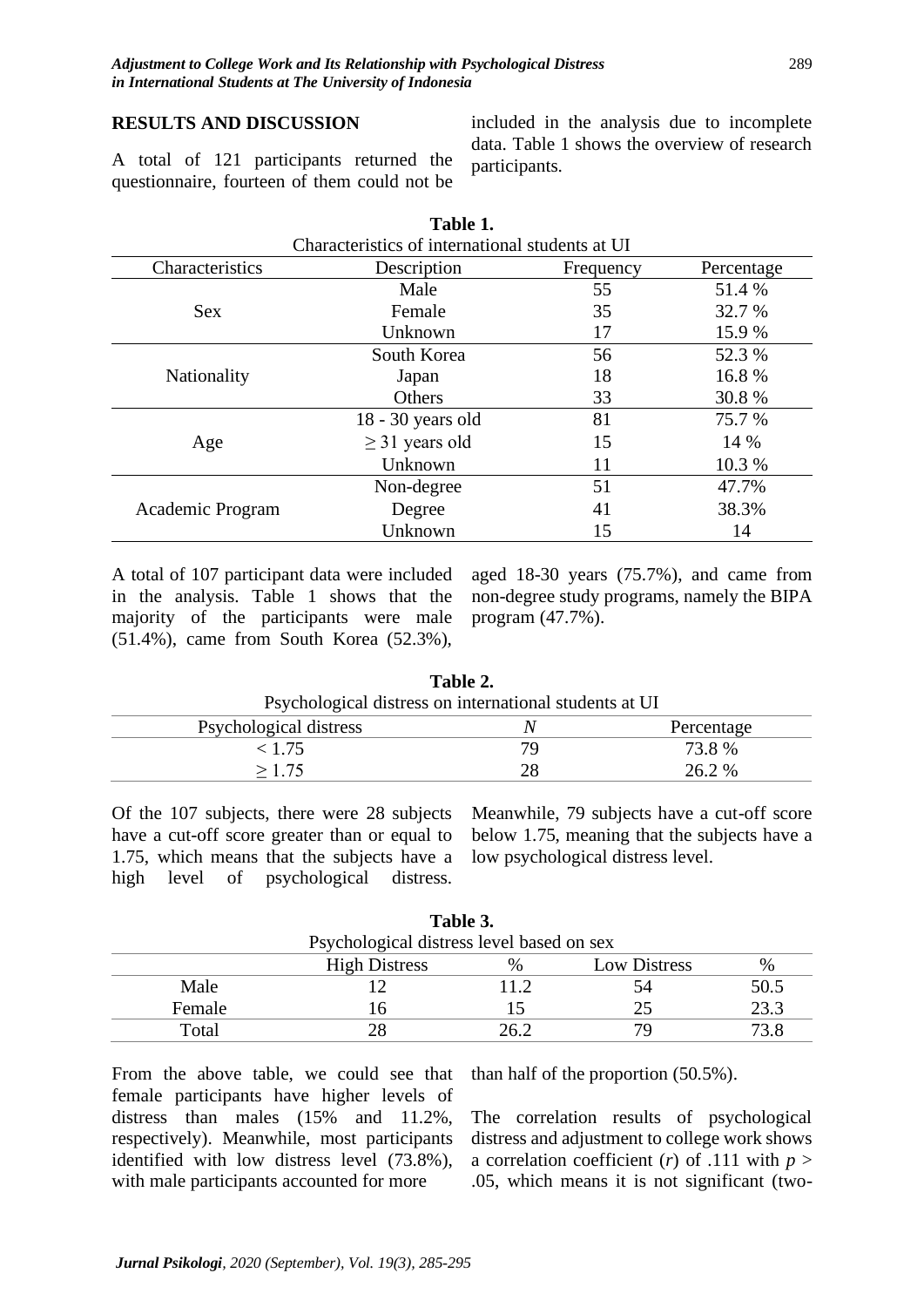tailed). These results indicate that the null hypothesis (Ho) is accepted and the alternative hypothesis (Ha) is rejected. Thus, it can be interpreted that there is no relationship between psychological distress and adjustment to college work for international students at the University of Indonesia. The researcher examined the items in the adjustment problems to college work that were significantly related to psychological distress.

| Relationship between Adjustment to College Work items and Psychological Distress |             |                  |
|----------------------------------------------------------------------------------|-------------|------------------|
| <b>Adjustment to College Work</b>                                                | Pearson     |                  |
|                                                                                  | correlation | $\boldsymbol{p}$ |
| Not knowing how to study effectively                                             | .051        | .600             |
| Easily distracted from my work                                                   | .020        | .840             |
| Not planning my work ahead                                                       | $-0.012$    | .903             |
| Having a poor background for some subjects                                       | $-.017$     | .858             |
| Inadequate high school training                                                  | $-.058$     | .550             |
| Forgetting things I've learned in school                                         | .144        | .139             |
| Getting low grades                                                               | .165        | .091             |
| Weak in writing                                                                  | $-.061$     | 532              |
| Weak in spelling and grammar                                                     | $-.054$     | .579             |
| Slow in reading                                                                  | $-.091$     | .352             |
| Not spending enough time in study                                                | .027        | .785             |
| Having too many outside interests                                                | .127        | .194             |
| Trouble organizing term papers                                                   | $-.035$     | .717             |
| Trouble in outlining or note-taking                                              | .002        | .983             |
| Trouble with oral reports                                                        | .046        | .636             |
| Not getting studies done on time                                                 | .190        | .051             |
| Unable to concentrate well                                                       | .106        | .278             |
| Unable to express myself well in words                                           | .148        | .127             |
| Vocabulary too limited                                                           | $-.020$     | .840             |
| Afraid to speak up in class discussions                                          | .114        | .244             |
| Worrying about examination                                                       | $.194*$     | .046             |
| Slow with theories and abstractions                                              | $-.082$     | .404             |
| Weak in logical reasoning                                                        | $-152$      | .117             |
| Not smart enough in scholastic ways                                              | $-.029$     | .764             |
| Fearing in failure in college                                                    | $.218*$     | .024             |
| Not having a well-planned college program                                        | $-.025$     | .798             |
| Not really interested in books                                                   | $-.057$     | .558             |
| Poor memory                                                                      | .070        | .473             |
| Slow in mathematics                                                              | .083        | .397             |
| Needing a vacation from school                                                   | .092        | .353             |
| <i>Note.</i> $* p < .05$ (2-tailed).                                             |             |                  |

| Table 4.                                                                         |  |  |
|----------------------------------------------------------------------------------|--|--|
| Relationship between Adjustment to College Work items and Psychological Distress |  |  |

In Table 4. shows that the "Fear of failing in college" and "Worrying about exams" have a significant relationship with psychological distress in international students at the University of Indonesia. The correlation coefficient result (*r*) for the item "Fear of failing in college" is .218 with  $p < .05$ , which means significant (two-tailed). Meanwhile, the correlation coefficient (*r*) for the item "Worrying about the tests" is .194 with  $p <$ .05, which means significant (two-tailed).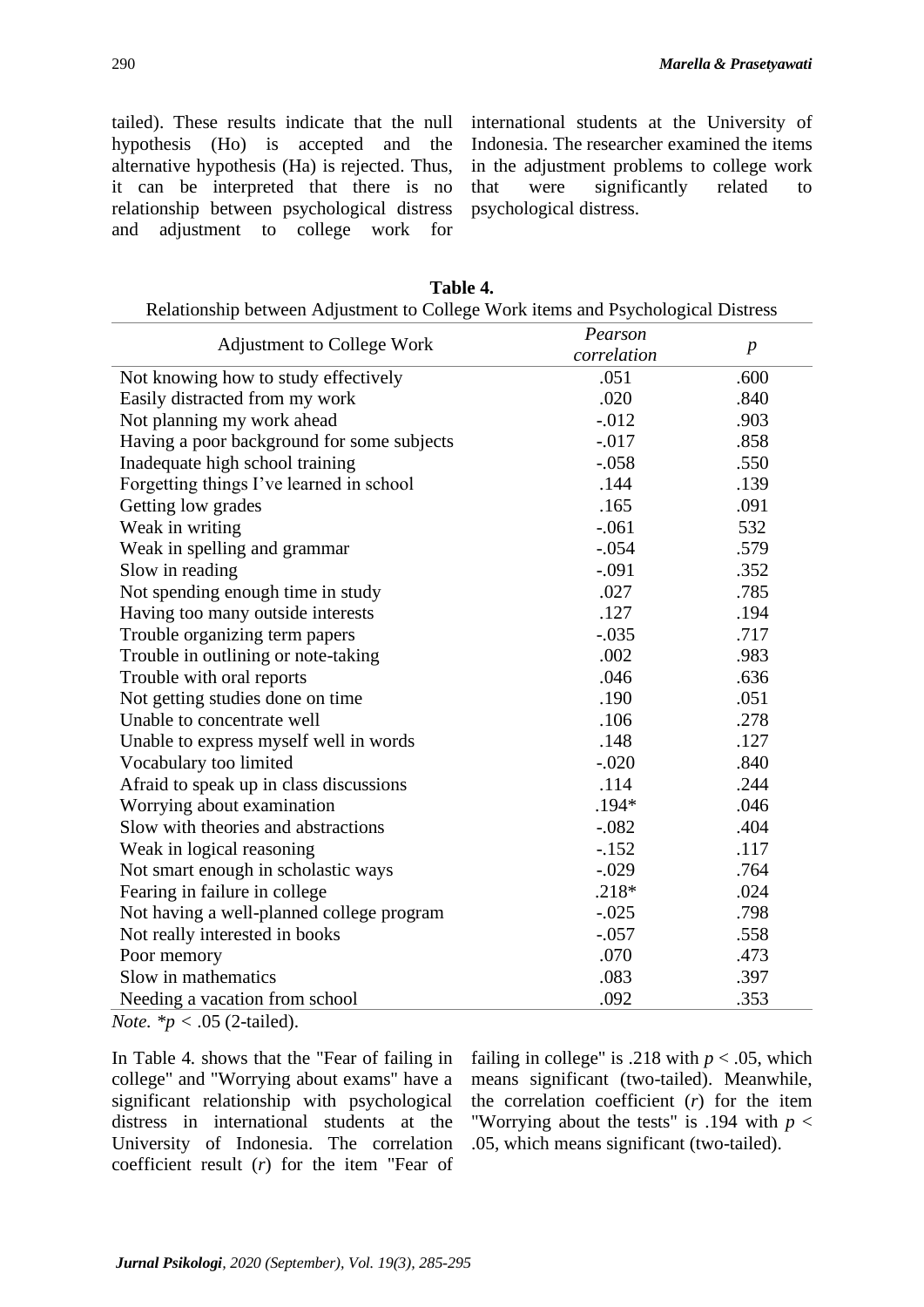The results of this study are not following the research hypothesis, which states that there is a significant negative relationship between adjustment to college work and psychological distress. Previous studies discussed the relationship between psychological distress and adjustment levels in international students with factors of the education system, language skills, social support, the influence of the local environment, and individual factors. These five factors will emerge in academic and nonacademic contexts which may explain the inconsistency of this research result with the research hypothesis.

International students often face academic difficulties, like finding and understanding the education system in the new country (Smith & Khawaja, 2011; Khawaja & Stallman, 2011). It is considered that factors such as building relationships with university employees and classmates, teaching styles of teachers, and differences in the curriculum can affect the academic performance of international students in new countries (Smith & Khawaja, 2011). The majority of participants in this study come from South Korea and Japan. The education systems in these two countries share several similarities with the education system in Indonesia, in terms of the quantity of course material, learning duration in one lecture class, type of curriculum, and teaching methods. The difference is on the academic demands placed on South Korean and Japanese students. Um (2018) shows that a number of South Korean teenage students experience problems with school adjustment, and this leads to psychological problems such as anxiety, anger, depression and the tendency to self-harm. Even though there are alterations in the admission system and the examination system, students still have feelings of helplessness so that adjustment will be more difficult. The routine face-to-face study scheduled for the BIPA program starts at nine in the morning until noon. The duration of this study is much shorter than the regular study hours for high school students in South Korea and Japan.

Language skills have a strong relationship with adjustments in the academic field of international students (Sherry, Thomas, & Chui, 2010; de Araujo, 2011; Wu, Garza, & Guzman, 2015). Low language proficiency can reduce students' tendency to seek social interactions, which then reduces access to information that might facilitate adjustment (Sherry, Thomas, & Chui, 2010; Smith & Khawaja, 2011). Based on the researcher's observation, international students tend to gather with their companion (fellow citizen) in every activity, for example when doing joint assignments at the Central Library, having lunch, or when taking breaks in the middle of lessons. Previous research has found that international students feel comfortable when they are in a community of international students or students who come from the same country (Sherry, Thomas, & Chui, 2010; Wu & Hammond, 2011). Social interactions with individuals from similar culture backgrounds can facilitate the adjustment of international students by maintaining a relationship with their original cultural values (Sherry, Thomas, & Chui, 2010; Shu, Ahmed, Pickett, Ayman, & McAbee, 2020). Apart from the language of their home country, international students can also use English to communicate. The interest of the Indonesian people to learn English increases. English proficiency is still considered as one of the skills that must be mastered by Indonesian to be more competitive in the school's world, colleges, and also in the career world (Sherry, Thomas, & Chui, 2010). Participants are surrounded by educated people with good English understanding and communication It can be assumed that international students at UI do not experience significant difficulties in communicating their academic and daily needs.

Language skills also play a role in international students' mental health in nonacademic factors, such as social support. The social networks vary among individuals. It depends the meeting frequency and relationship closeness (Shu, Ahmed, Pickett,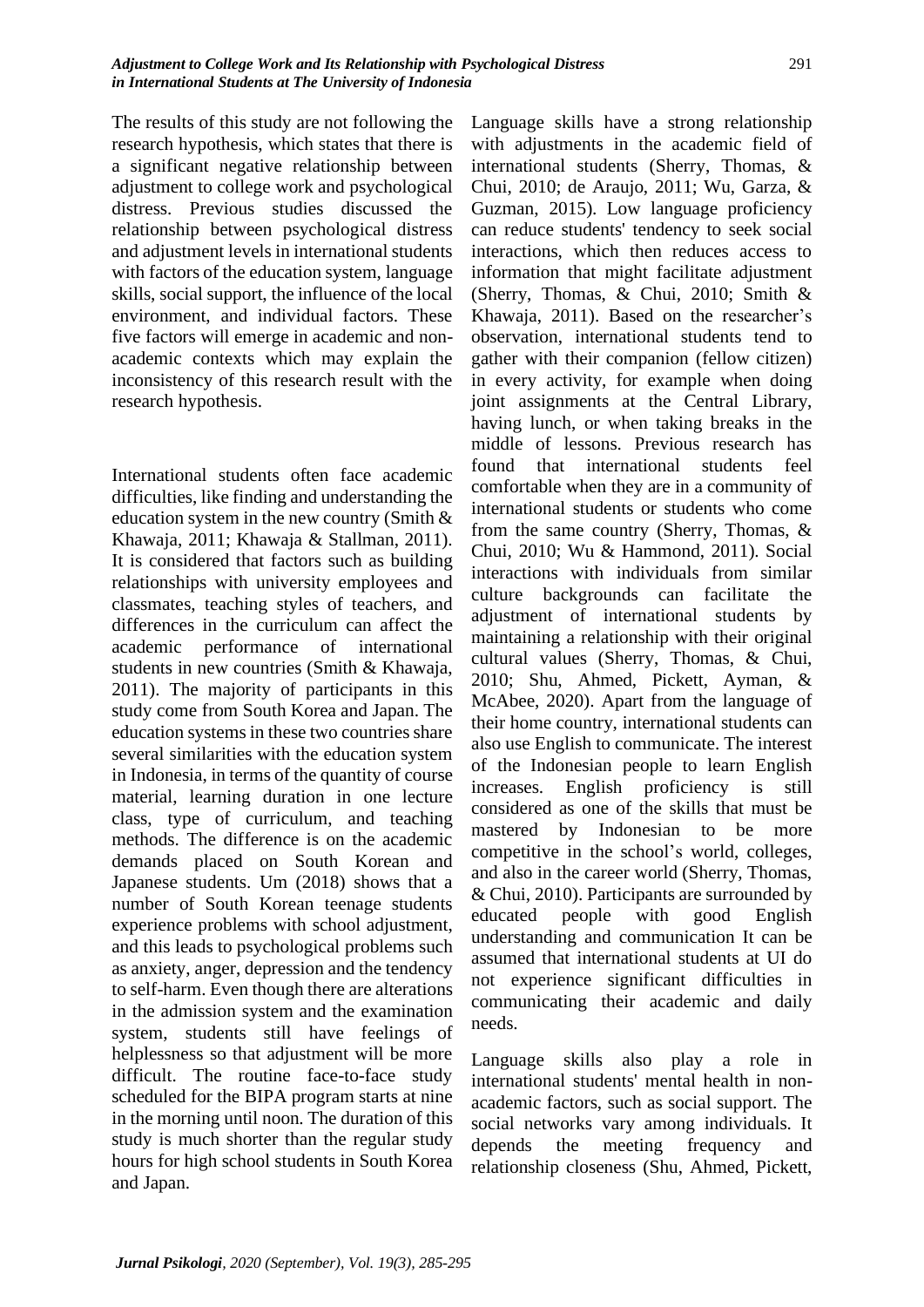Ayman, & McAbee, 2020). Individuals receive social support from not only from their family, but also from friends and partners. Thus, family are not the only main source of social support for international students. Individuals with the same cultural background are likely able to be another source of social support for international students. The International students at UI can receive social support from friends, both from the same and different nationality. International students building friendships with fellow international students or local students tend to experience an excellent adjustment process (Shu, Ahmed, Pickett, Ayman, & McAbee, 2020) and lower levels of negative emotions (Sherry, Thomas & Chui, 2010). The results of Wang et al. (2012) found that international students with high support levels tended to have high levels of adjustment and lower levels of depression. According to the description regarding the relationship between a low psychological distress level and a good adjustment process, it can be assumed that international students at the University of Indonesia have adequate sources of social support. Social support is one of the factors associated with the level of psychological distress for international students at the University of Indonesia, although the source and form of social support are not yet known with certainty.

Apart from social support, interaction with a similar environment can facilitate international students' adjustment process (Sherry, Thomas & Chui, 2010; Shu, Ahmed, Pickett, Ayman, & McAbee, 2020). Indonesia's culture is familiar to Japanese and South Korean. The number of Korean pop (Kpop) fans in Indonesia increases dramatically over the past five years. Within the campus of University of Indonesia, there are several Korean restaurants, and Japanese restaurants are also to find in the Depok area. UI also has a Student Activity Unit (UKM) facilitating fans of Korean culture and arts. Aslo, UI has Japanese Studies Center (PSJ) to facilitate cultural introduction and opportunities for cooperation with Japan. It can be concluded

that the UI environment is open to the presence of international students, mostly Korean and Japanese students who are the majority of international students at UI.

College adjustment is associated with three factors, academic factors, social factors, and individual factors, such as locus of control (Aspelmeier, Love, McGill, Elliott, & Pierce, 2012). Locus of control has a significant relationship with academic adjustment and social factors, because students with an internal locus of control have a better academic adjustment (Stoeber, J. et al., 2011; Aspelmeier et al., 2012; Sagone & De Caroli, 2014). Researchers argue that internal locus of control is related to individual development tasks. The study participants were 20-40 years old. Individuals in this age range have selffocused characteristics (Schwartz, Zamboanga, Luyckx, Meca, & Ritchie, 2013), a condition where individuals feel they can make life choices without parental help and are more open to new provided things in different environments. In this tudy, International students are likely aware of the risks and difficulties they may experience in Indonesia and understand their adjustment ability. Students with an adequate level of adaptation and problem-solving abilities, actively engaged with academic activities and environment, are proven to be able to adjust well in college life (Sherry, Thomas, & Chui, 2010; Khawaja, & Stallman, 2011; Zhang & Goodson, 2011).

The analysis results also showed that international students did not have academic problems related to material, study time, and effective learning strategies. However, their psychological distress was significantly associated with anxiety in facing exams and the likelihood of failing in college. This can happen when they do not understand the education system's provisions or the lecture's expectations in their study (Wu, Garza, & Guzman, 2015).

The results of this study have several following limitations. First, the proportion of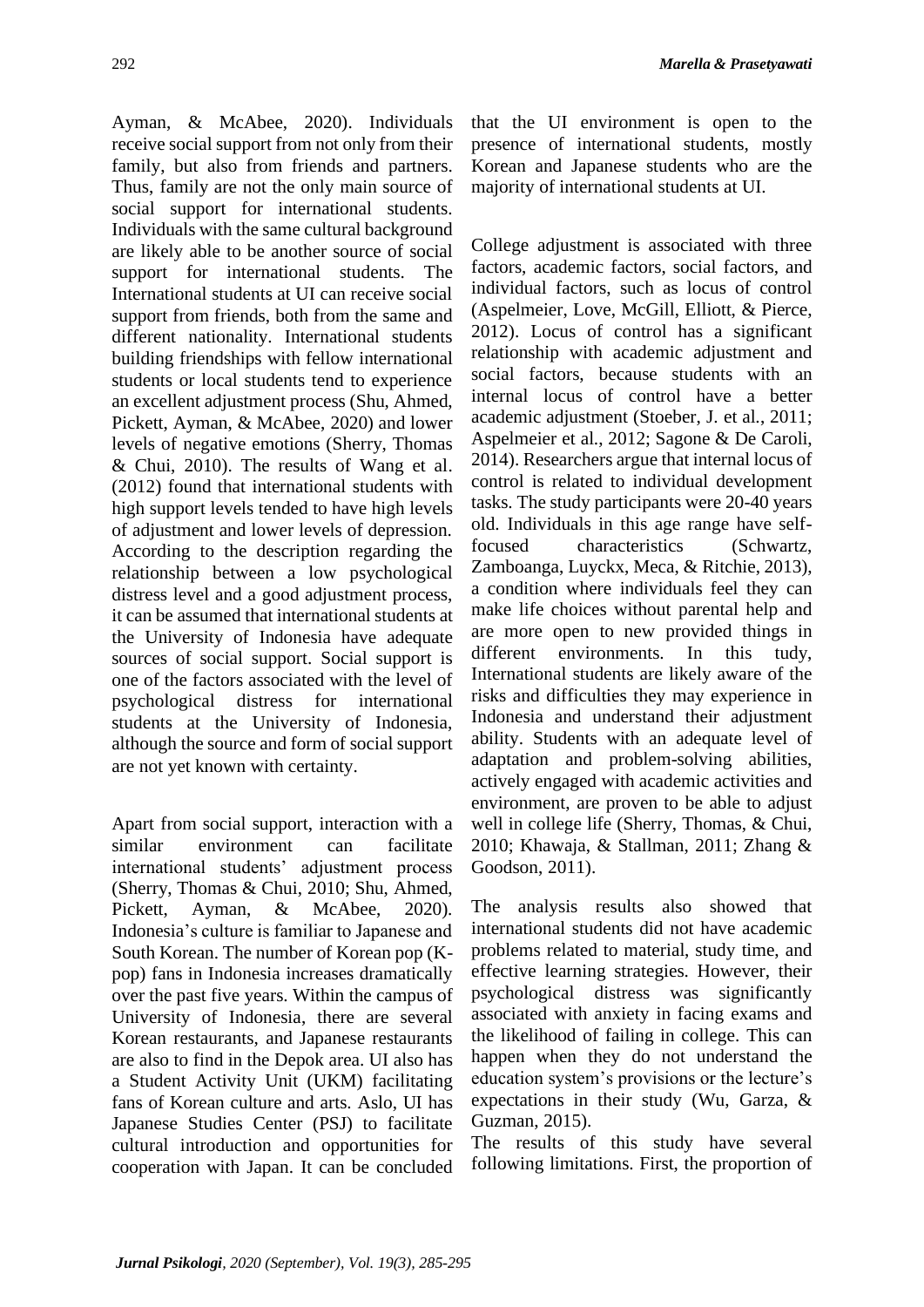South Korea participants was more than participants from other countries, although their country of origin was not correlated with the dependent variable in this study, like psychological distress. This happens because international students from South Korea have the largest proportion of total international students studying at UI in the year of data collection. Second, this study is a crosssectional study so that in order to get an overview of the causal relationship between the research variables, further research may consider longitudinal research designs.

### **CONCLUSION**

This study examines the relationship between adjustment to college work and psychological distress in international students at the University of Indonesia. The results show no relationship between adjustment to college work and psychological distress for international students at UI. They have a low level of psychological distress and do not have significant adjustment problems in college work. The additional analysis indicated that international students at the University of Indonesia had two problems that were significantly related to psychological distress, namely the problem of "Worrying about examinations" and "Fear of failing in college." Sociocultural factors are factors that are always found to be associated with the adjustment of international students. The researcher argues that if this factor is added as a supporting factor for adjusting to college for international students, a broader explanation will be obtained regarding the factors related to psychological distress in international students at UI.

## **REFERENCES**

Alavi, M., & Mansor, S. M. S. (2011). Categories of problems among international students in Universiti Teknologi Malaysia. *Procedia – Social and Behavioral Science, 30,* 1581-1587. doi:10.1016/j.sbspro.2011.10.307**.**

- Anderson, J. R, Guan, Y., & Koc, Y. (2016). The academic adjustment scale: Measuring the adjustment of permanent resident or sojourner students*. International Journal of Intercultural Relations*, *54,* 68-76. doi:10.1016/j.ijintrel.2016.07.006
- Aspelmeier, J., Love, M., McGill, L., Elliott, A., & Pierce, T. (2012). Self-esteem, locus of control, college adjustment, and GPA among first- and continuing-generation students: A moderator model of generational status. *Research in Higher Education, 53*, 755-781. doi:10.1007/s11162-011-9252-1
- Ayu, W. (3 Desember 2019). UI Raih Peringkat 59 Perguruan Tinggi di Asia. Artikel diunduh dari [https://www.ui.ac.id/ui-raih-peringkat-](https://www.ui.ac.id/ui-raih-peringkat-59-perguruan-tinggi-di-asia/)[59-perguruan-tinggi-di-asia/](https://www.ui.ac.id/ui-raih-peringkat-59-perguruan-tinggi-di-asia/)
- Bastien, G., Seifen-Adkins, T., & Johnson, L. R. (2018). Searching for success: Predictors of academic adjustment of international students. *Journal of International Students, 8,* 1198-1219. doi:10.5281/zenodo.1250421
- Brislin, R. W. (1970). Back-translation for cross-cultural research. *Journal of Cross-Cultural Psychology. 1*, 185-216. doi[:10.1177/135910457000100301](https://doi.org/10.1177%2F135910457000100301)
- de Araujo, A. A. (2011). Adjustment issues of international students enrolled in American colleges and universities: A review of the literature. *Higher Education Studies, 1,* 2-8. doi:10.5539/hes.v1n1p2
- Heppner, P. P., Kivlighan, D. M., Good, G. E., Roehlke, H. J., & et al. (1994). Presenting problems of university counseling center clients: A snapshot and multivariate classification scheme. *Journal of Counseling Psychology, 41*(3), 315–324*.* doi:10.1037/0022-0167.41.3.315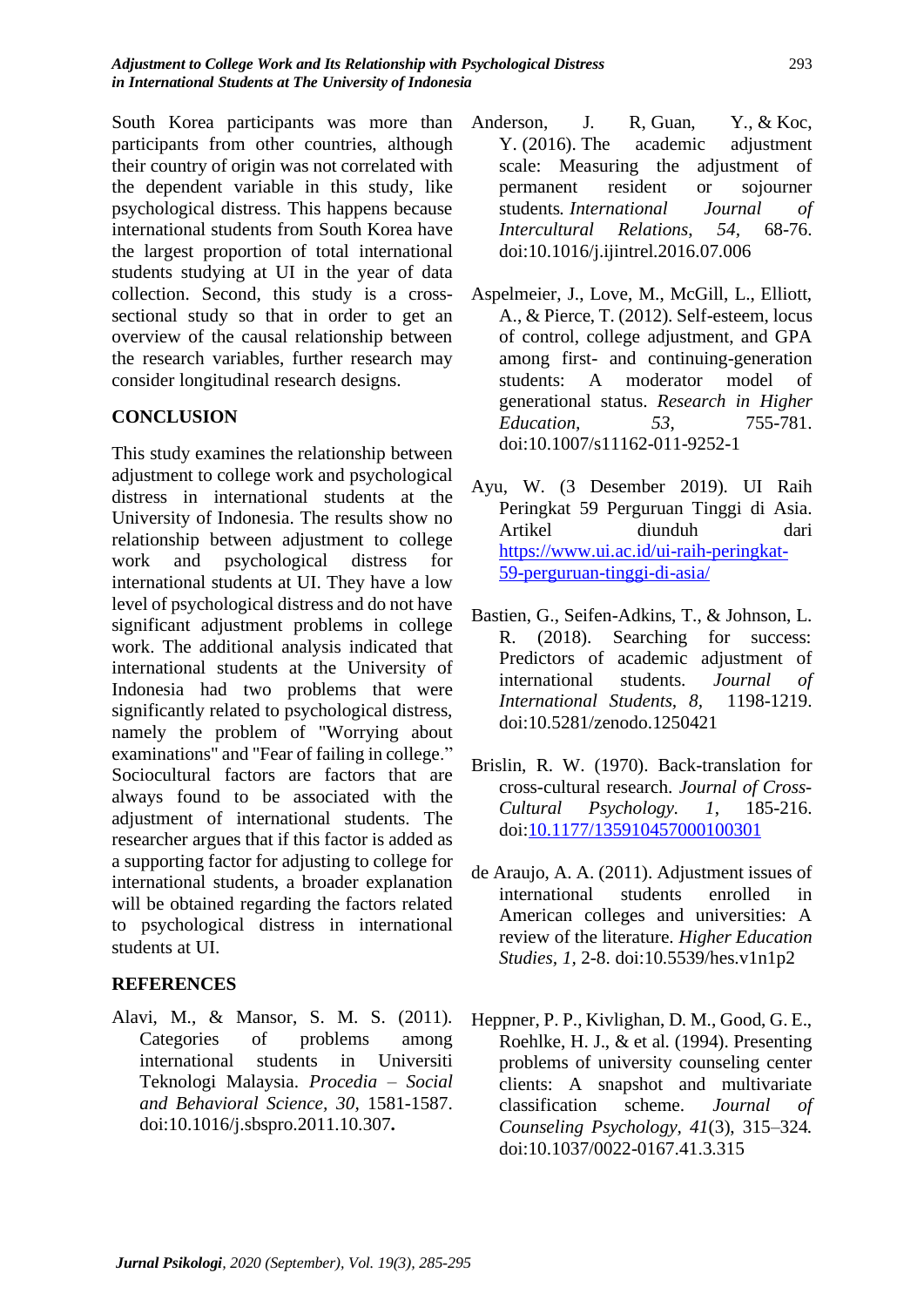- Hwang, B. J., Bennett, R., & Beauchemin, J. (2014). International students' utilization of counseling services. *College Student Journal, 48,* 347-354
- Israelashvili, M. (2012). Should adjustment disorder be conceptualized as transitional disorder? In pursuit of adjustment disorders definition. *Journal of Mental Health, 21*, 579-588. doi:10.3109/09638237.2012.670881
- Kaaya, S. F., Fawzi, M. C. S., Mbwambo J. K, Lee B., Msamanga G. I., & Fawzi W. (2002). Validity of the Hopkins Symptom Checklist-25 amongst HIV positive pregnant women in Tanzania. *Acta Psychiatrica Scandinavica*, *106*, 9–19. doi[:10.1034/j.1600-0447.2002.01205.x](https://doi.org/10.1034/j.1600-0447.2002.01205.x)
- Khawaja, N., & Stallman, H. (2011). Understanding the coping strategies of international students: A qualitative approach. *Australian Journal of Guidance and Counselling, 21*, 203-224. doi:10.1375/ajgc.21.2.203
- Mesidor, J. K., & Sly, K. F. (2016). Factors that contribute to the adjustment of international students. *Journal of International Students*, *6*, 262-282.
- Mori, S. (2000). Addressing the mental health concerns of international students. *Journal of Counseling & Development*, *78,* 137–145. doi[:10.1002/j.1556-](https://doi.org/10.1002/j.1556-6676.2000.tb02571.x) [6676.2000.tb02571.x](https://doi.org/10.1002/j.1556-6676.2000.tb02571.x)
- Pengantar Program Internasional Universitas Indonesia. (Maret, 2013). Diunduh dari [www.ui.ac.id/international/page/penganta](http://www.ui.ac.id/international/page/pengantar) [r](http://www.ui.ac.id/international/page/pengantar)
- Peraturan Menteri nomor 25 tahun 2007. (Maret, 2013). Diunduh dari [http://portal.mahkamahkonstitusi.go.id/e](http://portal.mahkamahkonstitusi.go.id/eLaw/mg58ufsc89hrsg/Mendiknas_25_2007.pdf) [Law/mg58ufsc89hrsg/Mendiknas\\_25\\_20](http://portal.mahkamahkonstitusi.go.id/eLaw/mg58ufsc89hrsg/Mendiknas_25_2007.pdf) [07.pdf](http://portal.mahkamahkonstitusi.go.id/eLaw/mg58ufsc89hrsg/Mendiknas_25_2007.pdf)
- Puspitorini, Dwi. (2013, Juni 20). Ketua Program BIPA FIB UI. Wawancara pribadi.
- Sagone, E., & De Caroli, M. E. (2014). Locus of control and academic self-efficacy in university students: The effects of Selfconcepts. *Procedia – Social and Behavioral Science*, *114*, 222 –228. doi:10.1016/j.sbspro.2013.12.689
- Salmah, I. (2016). *Culture shock* dan strategi *coping* pada mahasiswa asing program darmasiswa (studi kasus pada mahasiswa asing program darmasiswa Samarinda). *Psikoborneo, 4*, 857-867.
- Schwartz, S. J., Zamboanga, B. L., Luyckx, K., Meca, A., & Ritchie, R. A. (2013). Identity in Emerging Adulthood: Reviewing the Field and Looking Forward. *Emerging Adulthood, 1,* 96–113. [doi:10.1177/2167696813479781](https://doi.org/10.1177/2167696813479781)
- Shaifa, D., & Supriyadi, S. (2013). Hubungan dimensi kepribadian The Big Five Personality dengan penyesuaian diri mahasiswa asing di Universitas Udayana. *Jurnal Psikologi Udayana, 1*, 72-83. doi[:10.24843/JPU.2013.v01.i01.p08](https://doi.org/10.24843/JPU.2013.v01.i01.p08)
- Sherry, M., Thomas, P., & Chui, W-H. (2010). International students: A vulnerable student population. *Higher Education, 60,* 33-46. doi:10.1007/s10734-009-9284-z.
- Shu, F., Ahmed, S. F., Pickett, M. L., Ayman, R., & McAbee, S. T. (2020). Social support perceptions, network characteristics, and international student adjustment. *International Journal of Intercultural Relations, 74*, 136-148. doi:10.1016/j.ijintrel.2019.11.002
- Smith, R. A., Khawaja, N. G (2011). A review of the acculturation experiences of international students. *International Journal of Intercultural Relations*, *35*, 699–713. doi[:10.1016/j.ijintrel.2011.08.004](https://psycnet.apa.org/doi/10.1016/j.ijintrel.2011.08.004)